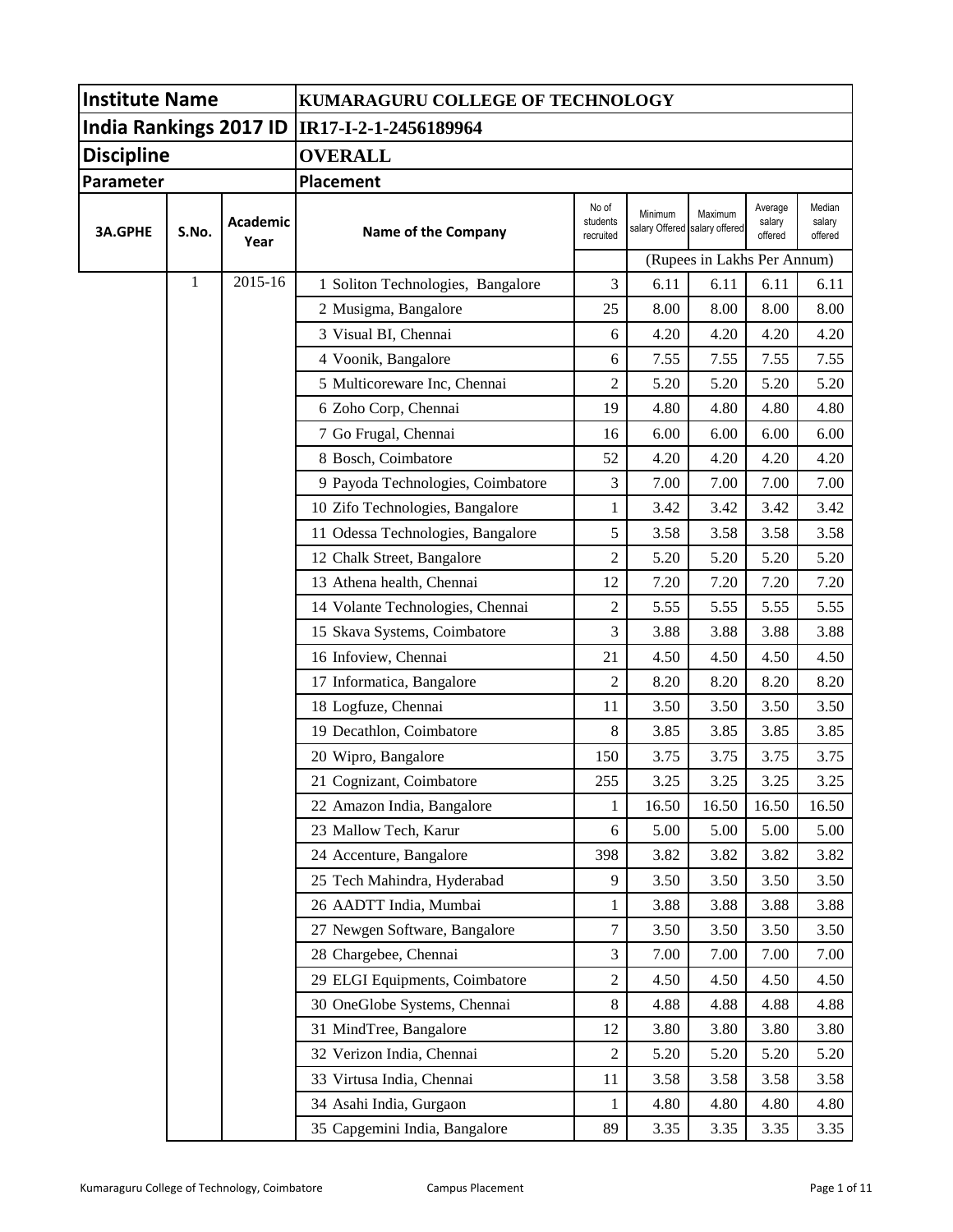| <b>3A.GPHE</b> | S.No. | <b>Academic</b><br>Year | Name of the Company                | No of<br>students<br>recruited | Minimum<br>salary Offered salary offered | Maximum                     | Average<br>salary<br>offered | Median<br>salary<br>offered |
|----------------|-------|-------------------------|------------------------------------|--------------------------------|------------------------------------------|-----------------------------|------------------------------|-----------------------------|
|                |       |                         |                                    |                                |                                          | (Rupees in Lakhs Per Annum) |                              |                             |
|                |       | 2015-16                 | 36 L&T Infotech, Chennai           | 3                              | 3.80                                     | 3.80                        | 3.80                         | 3.80                        |
|                |       |                         | 37 Polaris Consulting, Chennai     | 14                             | 3.80                                     | 3.80                        | 3.80                         | 3.80                        |
|                |       |                         | 38 IBS India, Trivandrum           | 5                              | 3.36                                     | 3.36                        | 3.36                         | 3.36                        |
|                |       |                         | 39 JusPay, Chennai                 | $\overline{c}$                 | 10.00                                    | 10.00                       | 10.00                        | 10.00                       |
|                |       |                         | 40 Huawei Technologies, Bangalore  | 6                              | 7.80                                     | 7.80                        | 7.80                         | 7.80                        |
|                |       |                         | 41 Citrisys Solutions, Chennai     | 3                              | 3.50                                     | 3.50                        | 3.50                         | 3.50                        |
|                |       |                         | 42 Software AG, Bangalore          | $\overline{c}$                 | 4.80                                     | 4.80                        | 4.80                         | 4.80                        |
|                |       |                         | 43 CGVAK Software, Coimbatore      | $\overline{c}$                 | 3.00                                     | 3.00                        | 3.00                         | 3.00                        |
|                |       |                         | 44 Commvault Systems, Chennai      | $\overline{c}$                 | 7.50                                     | 7.50                        | 7.50                         | 7.50                        |
|                |       |                         | 45 Thyrocare, Bangalore            | $\overline{c}$                 | 3.54                                     | 3.54                        | 3.54                         | 3.54                        |
|                |       |                         | 46 Jay Jay Mills, Tirupur          | 9                              | 3.80                                     | 3.80                        | 3.80                         | 3.80                        |
|                |       |                         | 47 Aspire Systems, Chennai         | $\overline{c}$                 | 4.55                                     | 4.55                        | 4.55                         | 4.55                        |
|                |       |                         | 48 Nikita Constructions, CBE       | $\overline{c}$                 | 3.80                                     | 3.80                        | 3.80                         | 3.80                        |
|                |       |                         | 49 ACC Cements, CBE                | 4                              | 2.78                                     | 2.78                        | 2.78                         | 2.78                        |
|                |       |                         | 50 SAP Labs, Bangalore             | 6                              | 10.00                                    | 10.00                       | 10.00                        | 10.00                       |
|                |       |                         | 51 iClynic, Bangalore              | 4                              | 3.58                                     | 3.58                        | 3.58                         | 3.58                        |
|                |       |                         | 52 Placement Season, Coimbatore    | 5                              | 3.55                                     | 3.55                        | 3.55                         | 3.55                        |
|                |       |                         | 53 Data Patterns India, Chennai    | 4                              | 3.80                                     | 3.80                        | 3.80                         | 3.80                        |
|                |       |                         | 54 LMW, Coimbatore                 | 5                              | 3.45                                     | 3.45                        | 3.45                         | 3.45                        |
|                |       |                         | 55 Fractal Analytics, Bangalore    | 2                              | 7.50                                     | 7.50                        | 7.50                         | 7.50                        |
|                |       |                         | 56 Multivsion, Chennai             | $\overline{c}$                 | 3.25                                     | 3.25                        | 3.25                         | 3.25                        |
|                |       |                         | 57 Cotton Concepts, Tirupur        | 4                              | 3.80                                     | 3.80                        | 3.80                         | 3.80                        |
|                |       |                         | 58 Avnet India, Bangalore          | 6                              | 6.50                                     | 6.50                        | 6.50                         | 6.50                        |
|                |       |                         | 59 Oxylane Group, Chennai          | 3                              | 4.25                                     | 4.25                        | 4.25                         | 4.25                        |
|                |       |                         | 60 CADeploy Engineering, Hyderabad | $\overline{c}$                 | 2.60                                     | 2.60                        | 2.60                         | 2.60                        |
|                |       |                         | 61 Maysoft India, Chennai          | 2                              | 3.20                                     | 3.20                        | 3.20                         | 3.20                        |
|                |       |                         | 62 NY Systems, Cochin              | 3                              | 3.80                                     | 3.80                        | 3.80                         | 3.80                        |
|                |       |                         | 63 HP India, Bangalore             | 5                              | 4.20                                     | 4.20                        | 4.20                         | 4.20                        |
|                |       |                         | 64 V-Marsh, Mumbai                 | 2                              | 3.85                                     | 3.85                        | 3.85                         | 3.85                        |
|                |       |                         | 65 Must Garments, Dhaka            | 3                              | 5.90                                     | 5.90                        | 5.90                         | 5.90                        |
|                |       |                         | 66 Greatwest Global, Bangalore     | 5                              | 4.50                                     | 4.50                        | 4.50                         | 4.50                        |
|                |       |                         | 67 Sify Corp, Chennai              | 3                              | 3.80                                     | 3.80                        | 3.80                         | 3.80                        |
|                |       |                         | 68 Upper Edge, Coimbatore          | 2                              | 3.25                                     | 3.25                        | 3.25                         | 3.25                        |
|                |       |                         | 69 Torry Harris, Bangalore         | 5                              | 3.25                                     | 3.25                        | 3.25                         | 3.25                        |
|                |       |                         | 70 Owler Inc, Coimbatore           | $\overline{c}$                 | 4.55                                     | 4.55                        | 4.55                         | 4.55                        |
|                |       |                         | 71 Tessolve India, Bangalore       | $\overline{c}$                 | 3.80                                     | 3.80                        | 3.80                         | 3.80                        |
|                |       |                         | 72 RSJ Inspection, Bangalore       | 3                              | 3.20                                     | 3.20                        | 3.20                         | 3.20                        |
|                |       |                         | 73 Squash Apps, Coimbatore         | $\overline{c}$                 | 2.88                                     | 2.88                        | 2.88                         | 2.88                        |
|                |       |                         | 74 Kalycito Embedded, Coimbatore   | $\overline{c}$                 | 3.21                                     | 3.21                        | 3.21                         | 3.21                        |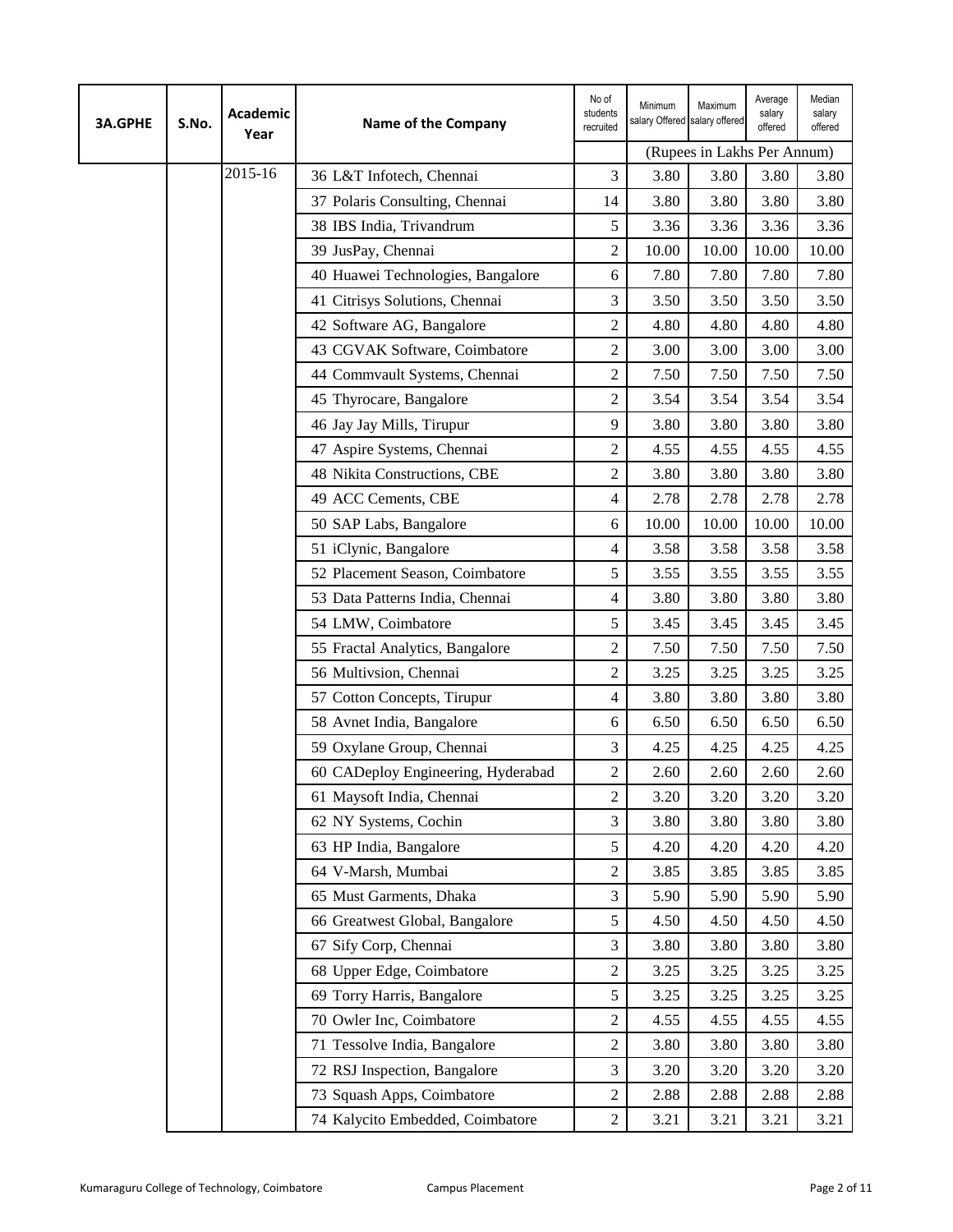| <b>3A.GPHE</b> | S.No. | <b>Academic</b><br>Year | <b>Name of the Company</b>             | No of<br>students<br>recruited | Minimum<br>salary Offered salary offered | Maximum                     | Average<br>salary<br>offered | Median<br>salary<br>offered |
|----------------|-------|-------------------------|----------------------------------------|--------------------------------|------------------------------------------|-----------------------------|------------------------------|-----------------------------|
|                |       |                         |                                        |                                |                                          | (Rupees in Lakhs Per Annum) |                              |                             |
|                |       | 2015-16                 | 75 Kitex Garments, Cochin              |                                | 3.20                                     | 3.20                        | 3.20                         | 3.20                        |
|                |       |                         | 76 CSS Corp, Chennai                   | 2                              | 4.11                                     | 4.11                        | 4.11                         | 4.11                        |
|                |       |                         | 77 Caliber Embedded, Bangalore         | $\overline{c}$                 | 3.80                                     | 3.80                        | 3.80                         | 3.80                        |
|                |       |                         | 78 Federal infotech, Coimbatore        | 5                              | 3.80                                     | 3.80                        | 3.80                         | 3.80                        |
|                |       |                         | 79 Best Garments, Tirupur              | 3                              | 3.80                                     | 3.80                        | 3.80                         | 3.80                        |
|                |       |                         | 80 TATA Digital Health, Bangalore      | 4                              | 8.20                                     | 8.20                        | 8.20                         | 8.20                        |
|                |       |                         | 81 Greeno Tech, Coimbatore             | 3                              | 3.25                                     | 3.25                        | 3.25                         | 3.25                        |
|                |       |                         | 82 Christy Group, Erode                | 16                             | 3.80                                     | 3.80                        | 3.80                         | 3.80                        |
|                |       |                         | 83 VWR Labs, Coimbatore                | 5                              | 3.22                                     | 3.22                        | 3.22                         | 3.22                        |
|                |       |                         | 84 Embed UR, Chennai                   | 6                              | 5.50                                     | 5.50                        | 5.50                         | 5.50                        |
|                |       |                         | 85 Brakes India, Chennai               | 2                              | 4.25                                     | 4.25                        | 4.25                         | 4.25                        |
|                |       |                         | 86 JVS Exports, Madurai                | 1                              | 2.78                                     | 2.78                        | 2.78                         | 2.78                        |
|                |       |                         | 87 Manhattan Associates, Bangalore     | $\overline{a}$                 | 5.60                                     | 5.60                        | 5.60                         | 5.60                        |
|                |       |                         | 88 GTN Engineering, Bangalore          | 4                              | 3.25                                     | 3.25                        | 3.25                         | 3.25                        |
|                |       |                         | 89 Caliber Interconnect, Coimbatore    |                                | 2.78                                     | 2.78                        | 2.78                         | 2.78                        |
|                |       |                         | 90 Muratec Machinery, Coimbatore       | $\mathbf{1}$                   | 3.20                                     | 3.20                        | 3.20                         | 3.20                        |
|                |       |                         | 91 Nippon Seiki, Chennai               | $\overline{2}$                 | 3.54                                     | 3.54                        | 3.54                         | 3.54                        |
|                |       |                         | 92 TATA Advanced Systems, HYD          | $\overline{c}$                 | 5.25                                     | 5.25                        | 5.25                         | 5.25                        |
|                |       |                         | 93 Advanced Clothing, Coimbatore       | 4                              | 2.75                                     | 2.75                        | 2.75                         | 2.75                        |
|                |       |                         | 94 Ahill Exports, Tirupur              | $\tau$                         | 3.80                                     | 3.80                        | 3.80                         | 3.80                        |
|                |       |                         | 95 eLitumus Consulting, Bangalore      | $\overline{\phantom{a}}$       | 3.25                                     | 3.25                        | 3.25                         | 3.25                        |
|                |       |                         | 96 Techruit, Chennai                   | ÷,                             | 3.25                                     | 3.25                        | 3.25                         | 3.25                        |
|                |       |                         | 97 L&T Construction, Chennai           | $\overline{\phantom{0}}$       | 4.25                                     | 4.25                        | 4.25                         | 4.25                        |
|                |       |                         | 98 HP Enterprise, Bangalore            | $\overline{2}$                 | 4.25                                     | 4.25                        | 4.25                         | 4.25                        |
|                |       |                         | 99 UniTech Transfer, Germany           | 6                              | 23.00                                    | 23.00                       | 23.00                        | 23.00                       |
|                |       |                         | 100 Sanmar India, Chennai              |                                | 4.00                                     | 4.00                        | 4.00                         | 4.00                        |
|                |       |                         | 101 Telestratum Networks, Bangalore    | $\overline{a}$                 | 5.00                                     | 5.00                        | 5.00                         | 5.00                        |
|                |       |                         | 102 EDS Technologies, Bangalore        | $\overline{\phantom{a}}$       | 3.75                                     | 3.75                        | 3.75                         | 3.75                        |
|                |       |                         | 103 Huawei Technologies, Bangalore     | $\overline{\phantom{0}}$       | 7.80                                     | 7.80                        | 7.80                         | 7.80                        |
|                |       |                         | 104 Informatica, Bangalore             | $\frac{1}{2}$                  | 8.20                                     | 8.20                        | 8.20                         | 8.20                        |
|                |       |                         | 105 Page Industries(Jockey)            | $\overline{a}$                 | 3.80                                     | 3.80                        | 3.80                         | 3.80                        |
|                |       |                         | 106 Kaspon Tech works Pvt. Ltd.,       | $\overline{4}$                 | 3.80                                     | 3.80                        | 3.80                         | 3.80                        |
|                |       |                         | 107 Jagan Research Associates(JRA)     | $\mathfrak{2}$                 | 5.00                                     | 5.00                        | 5.00                         | 5.00                        |
|                |       |                         | 108 Syrematech                         | $\overline{\phantom{0}}$       | 3.00                                     | 3.00                        | 3.00                         | 3.00                        |
|                |       |                         | 109 Value Labs-Hyderabad               | $\overline{\phantom{a}}$       | 3.70                                     | 3.70                        | 3.70                         | 3.70                        |
|                |       |                         | 110 CADeploy-ME(struct)                | $\overline{a}$                 | 3.70                                     | 3.70                        | 3.70                         | 3.70                        |
|                |       |                         | 111 Delphi TVS-chennai                 | 7                              | 4.50                                     | 4.50                        | 4.50                         | 4.50                        |
|                |       |                         | 112 Fresh Desk                         | 1                              | 4.50                                     | 4.50                        | 4.50                         | 4.50                        |
|                |       |                         | 113 Media dot net<br>114 Powerup Cloud | $\overline{\phantom{m}}$       | 5.20                                     | 5.20<br>3.60                | 5.20<br>3.60                 | 5.20<br>3.60                |
|                |       |                         | 115 Mehala Machines                    | $\overline{\phantom{a}}$       | 3.60<br>3.70                             | 3.70                        | 3.70                         | 3.70                        |
|                |       |                         |                                        | -                              |                                          |                             |                              |                             |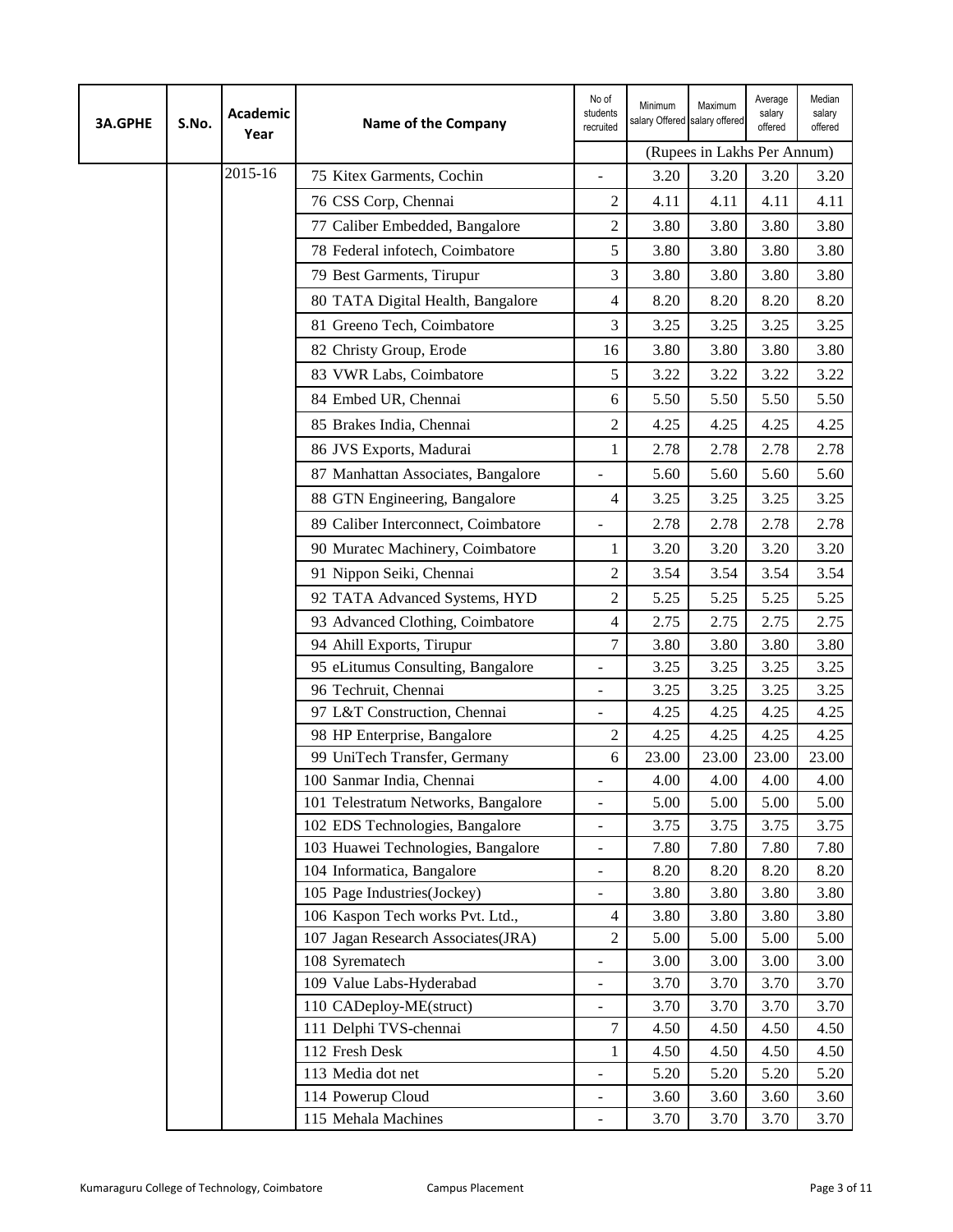| <b>3A.GPHE</b> | S.No. | Academic<br>Year | Name of the Company                       | No of<br>students<br>recruited | Minimum<br>salary Offered salary offered | Maximum                     | Average<br>salary<br>offered | Median<br>salary<br>offered |
|----------------|-------|------------------|-------------------------------------------|--------------------------------|------------------------------------------|-----------------------------|------------------------------|-----------------------------|
|                |       |                  |                                           |                                |                                          | (Rupees in Lakhs Per Annum) |                              |                             |
|                |       | 2015-16          | 116 Hi-Tech Calibaration services-chennai | 2                              | 3.70                                     | 3.70                        | 3.70                         | 3.70                        |
|                |       |                  | 117 KIROLOSKAR ELECTRICAL                 | $\overline{c}$                 | 3.50                                     | 3.50                        | 3.50                         | 3.50                        |
|                |       |                  | 118 Carona Apparaels                      | 5                              | 3.70                                     | 3.70                        | 3.70                         | 3.70                        |
|                |       |                  | 119 Intertech Testing - thriupur          | 5                              | 3.70                                     | 3.70                        | 3.70                         | 3.70                        |
|                |       |                  | 120 Anugraha fashions - Thirupur          | $\overline{c}$                 | 3.70                                     | 3.70                        | 3.70                         | 3.70                        |
|                |       |                  | 121 L&W construction-Banglaore            | 9                              | 3.60                                     | 3.60                        | 3.60                         | 3.60                        |
|                |       |                  | 122 Sinetech-Coimbatore                   | 1                              | 3.70                                     | 3.70                        | 3.70                         | 3.70                        |
|                |       |                  | 123 Cameron-Coimbatore                    | 2                              | 4.50                                     | 4.50                        | 4.50                         | 4.50                        |
|                |       |                  | 124 Emrill-Dubai                          | $\overline{c}$                 | 6.00                                     | 6.00                        | 6.00                         | 6.00                        |
|                |       |                  | 125 Ventura Omnitech-Coimbatore           | 1                              | 3.70                                     | 3.70                        | 3.70                         | 3.70                        |
|                |       |                  | 126 Sakthi Auto Componenet-Perundurai     | 2                              | 3.70                                     | 3.70                        | 3.70                         | 3.70                        |
|                |       |                  | 127 Keerthi Pumps-Coimbatore              | 4                              | 3.70                                     | 3.70                        | 3.70                         | 3.70                        |
|                |       |                  | 128 Ravilla Aero Space-Coimbatore         | 2                              | 3.80                                     | 3.80                        | 3.80                         | 3.80                        |
|                |       |                  | 129 TVS Logistics                         | 2                              | 3.80                                     | 3.80                        | 3.80                         | 3.80                        |
|                |       |                  | 130 Mark Acquistics                       |                                | 3.80                                     | 3.80                        | 3.80                         | 3.80                        |
|                |       |                  | 131 CEI-Chennai                           |                                | 3.80                                     | 3.80                        | 3.80                         | 3.80                        |
|                |       |                  | 132 Newgen Software, Bangalore            | 15                             | 4.00                                     | 4.00                        | 4.00                         | 4.00                        |
|                |       |                  | 133 Amphere Vehicles                      |                                | 3.80                                     | 3.80                        | 3.80                         | 3.80                        |
|                |       |                  | 134 Episource-Chennai                     | L,                             | 3.80                                     | 3.80                        | 3.80                         | 3.80                        |
|                |       |                  | 135 KG Denim-coimbatore                   | 2                              | 3.80                                     | 3.80                        | 3.80                         | 3.80                        |
|                |       |                  | 136 Neotech medical systems, chennai      |                                | 3.80                                     | 3.80                        | 3.80                         | 3.80                        |
|                |       |                  | 137 ZOHO Corp                             | $\overline{c}$                 | 4.60                                     | 4.60                        | 4.60                         | 4.60                        |
|                |       |                  | 138 Colgate Palmolive                     | 3                              | 3.25                                     | 3.25                        | 3.25                         | 3.25                        |
|                |       |                  | 139 Wild Craft                            |                                | 5.00                                     | 5.00                        | 5.00                         | 5.00                        |
|                |       |                  | 140 JARO Education                        | $\overline{c}$                 | 6.06                                     | 6.06                        | 6.06                         | 6.06                        |
|                |       |                  | 141 Naukri                                | $\overline{c}$                 | 5.34                                     | 5.34                        | 5.34                         | 5.34                        |
|                |       |                  | 142 Redington                             | 4                              | 3.50                                     | 3.50                        | 3.50                         | 3.50                        |
|                |       |                  | 143 KPMG                                  | 5                              | 3.00                                     | 3.00                        | 3.00                         | 3.00                        |
|                |       |                  | 144 NewAge Systems                        | 1                              | 2.40                                     | 2.40                        | 2.40                         | 2.40                        |
|                |       |                  | 145 CG Vak HR                             | 1                              | 2.42                                     | 2.42                        | 2.42                         | 2.42                        |
|                |       |                  | 146 HDB FS                                | 5                              | 3.50                                     | 3.50                        | 3.50                         | 3.50                        |
|                |       |                  | 147 TTK Services                          | 7                              | 3.50                                     | 3.50                        | 3.50                         | 3.50                        |
|                |       |                  | 148 ITC                                   | 1                              | 3.50                                     | 3.50                        | 3.50                         | 3.50                        |
|                |       |                  | 149 Asian Paints                          | 1                              | 5.10                                     | 5.10                        | 5.10                         | 5.10                        |
|                |       |                  | 150 City Union Bank                       | 7                              | 3.39                                     | 3.39                        | 3.39                         | 3.39                        |
|                |       |                  | 151 Multivision                           | 8                              | 3.24                                     | 3.24                        | 3.24                         | 3.24                        |
|                |       |                  | 152 ICICI Securities                      | 1                              | 3.00                                     | 3.00                        | 3.00                         | 3.00                        |
|                |       |                  | 153 Alembic Pharma                        | 12                             | 3.03                                     | 3.03                        | 3.03                         | 3.03                        |
|                |       |                  | 154 Tata Tele Services                    | 3                              | 4.00                                     | 4.00                        | 4.00                         | 4.00                        |
|                |       |                  | 155 IDBI Federal Life                     | 13                             | 3.50                                     | 3.50                        | 3.50                         | 3.50                        |
|                |       |                  | 156 ROOTS                                 | 1                              | 3.00                                     | 3.00                        | 3.00                         | 3.00                        |
|                |       |                  | 157 Decathelon                            |                                | 3.00                                     | 3.00                        | 3.00                         | 3.00                        |
|                |       |                  | 158 HR Cube                               | $\overline{c}$                 | 4.50                                     | 4.50                        | 4.50                         | 4.50                        |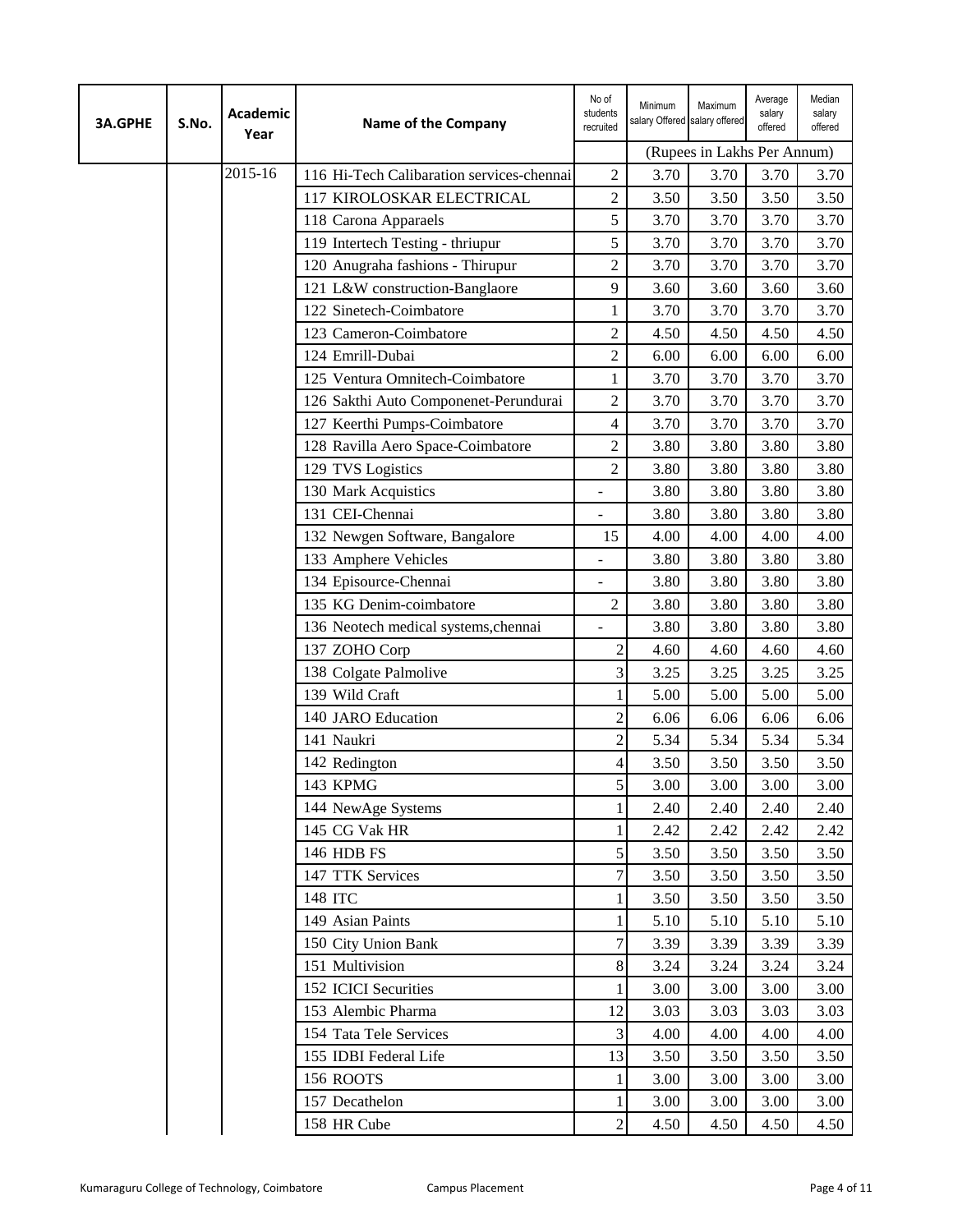| <b>3A.GPHE</b> | S.No.          | Academic<br>Year | <b>Name of the Company</b>          | No of<br>students<br>recruited | Minimum<br>salary Offered salary offered | Maximum                     | Average<br>salary<br>offered | Median<br>salary<br>offered |
|----------------|----------------|------------------|-------------------------------------|--------------------------------|------------------------------------------|-----------------------------|------------------------------|-----------------------------|
|                |                |                  |                                     |                                |                                          | (Rupees in Lakhs Per Annum) |                              |                             |
|                |                |                  | 159 BNP Paribas                     | $\overline{\mathbf{3}}$        | 3.00                                     | 3.00                        | 3.00                         | 3.00                        |
|                |                |                  | 160 Indegene                        |                                | 4.20                                     | 4.20                        | 4.20                         | 4.20                        |
|                |                |                  | 161 Mean Median Mode                |                                | 3.70                                     | 3.70                        | 3.70                         | 3.70                        |
|                |                |                  | 162 Just Dial                       | 6                              | 3.00                                     | 3.00                        | 3.00                         | 3.00                        |
|                |                |                  | 163 Career Net<br>164 IndusInd Bank | 5<br>$\overline{2}$            | 3.00<br>3.00                             | 3.00<br>3.00                | 3.00<br>3.00                 | 3.00<br>3.00                |
|                |                |                  | 165 Enterprise IT Solutions         |                                | 2.40                                     | 2.40                        | 2.40                         | 2.40                        |
|                |                |                  | 166 Axis Bank                       | $\overline{c}$                 | 3.50                                     | 3.50                        | 3.50                         | 3.50                        |
|                |                |                  | 167 HDFC Bank                       | $\overline{c}$                 | 3.00                                     | 3.00                        | 3.00                         | 3.00                        |
|                |                |                  | 168 Amul Ltd                        | 1                              | 3.75                                     | 3.75                        | 3.75                         | 3.75                        |
|                |                |                  | 169 Revature                        | 5                              | 3.00                                     | 3.00                        | 3.00                         | 3.00                        |
|                |                |                  | 170 Kewaunee                        | $\overline{c}$                 | 3.00                                     | 3.00                        | 3.00                         | 3.00                        |
|                |                |                  | 171 Yes Bank                        | 1                              | 4.00                                     | 4.00                        | 4.00                         | 4.00                        |
|                |                |                  | 172 Abuissa                         | 3                              | 13.00                                    | 13.00                       | 13.00                        | 13.00                       |
|                | $\overline{2}$ | 2014-15          | 1 Soliton Technologies, Bangalore   | 3                              | 5.88                                     | 5.88                        | 5.88                         | 5.88                        |
|                |                |                  | 2 Musigma, Bangalore                | 12                             | 7.65                                     | 7.65                        | 7.65                         | 7.65                        |
|                |                |                  | 3 Vembu Technologies, Chennai       | $\overline{3}$                 | 4.89                                     | 4.89                        | 4.89                         | 4.89                        |
|                |                |                  | 4 Bosch, Coimbatore                 | 59                             | 4.20                                     | 4.20                        | 4.20                         | 4.20                        |
|                |                |                  | 5 Odessa Technologies, Bangalore    | 5                              | 3.58                                     | 3.58                        | 3.58                         | 3.58                        |
|                |                |                  | 6 Unmetric Inc, Chennai             | 6                              | 8.00                                     | 8.00                        | 8.00                         | 8.00                        |
|                |                |                  | 7 Commvault Systems, Chennai        | 1                              | 7.50                                     | 7.50                        | 7.50                         | 7.50                        |
|                |                |                  | 8 Visual BI, Chennai                | 10                             | 3.88                                     | 3.88                        | 3.88                         | 3.88                        |
|                |                |                  | 9 Indix, Chennai                    | 2                              | 6.20                                     | 6.20                        | 6.20                         | 6.20                        |
|                |                |                  | 10 Amazon India, Bangalore          | $\overline{2}$                 | 13.50                                    | 13.50                       | 13.50                        | 13.50                       |
|                |                |                  | 11 Zifo Technologies, Bangalore     | 2                              | 2.88                                     | 2.88                        | 2.88                         | 2.88                        |
|                |                |                  | 12 Multicoreware Inc, Chennai       | $\overline{c}$                 | 5.20                                     | 5.20                        | 5.20                         | 5.20                        |
|                |                |                  | 13 Skava Systems, Coimbatore        | 6                              | 3.55                                     | 3.55                        | 3.55                         | 3.55                        |
|                |                |                  | 14 Thriveni Earthmovers, Salem      | $\overline{4}$                 | 3.20                                     | 3.20                        | 3.20                         | 3.20                        |
|                |                |                  | 15 Asahi India, Gurgaon             | 1                              | 4.80                                     | 4.80                        | 4.80                         | 4.80                        |
|                |                |                  | 16 Athena health, Chennai           | $\mathfrak{2}$                 | 6.20                                     | 6.20                        | 6.20                         | 6.20                        |
|                |                |                  | 17 Payoda Technologies, Coimbatore  | $\overline{4}$                 | 3.80                                     | 3.80                        | 3.80                         | 3.80                        |
|                |                |                  | 18 Owler Inc, Coimbatore            | $\overline{2}$                 | 4.00                                     | 4.00                        | 4.00                         | 4.00                        |
|                |                |                  | 19 Cognizant, Coimbatore            | 250                            | 3.25                                     | 3.25                        | 3.25                         | 3.25                        |
|                |                |                  | 20 Zoho Corp, Chennai               | 9                              | 4.80                                     | 4.80                        | 4.80                         | 4.80                        |
|                |                |                  | 21 Accenture, Bangalore             | 326                            | 3.82                                     | 3.82                        | 3.82                         | 3.82                        |
|                |                |                  | 22 Wipro, Bangalore                 | 190                            | 3.75                                     | 3.75                        | 3.75                         | 3.75                        |
|                |                |                  | 23 Infosys, Bangalore               | 140                            | 3.62                                     | 3.62                        | 3.62                         | 3.62                        |
|                |                |                  | 24 Tech Mahindra, Hyderabad         | $\tau$                         | 3.50                                     | 3.50                        | 3.50                         | 3.50                        |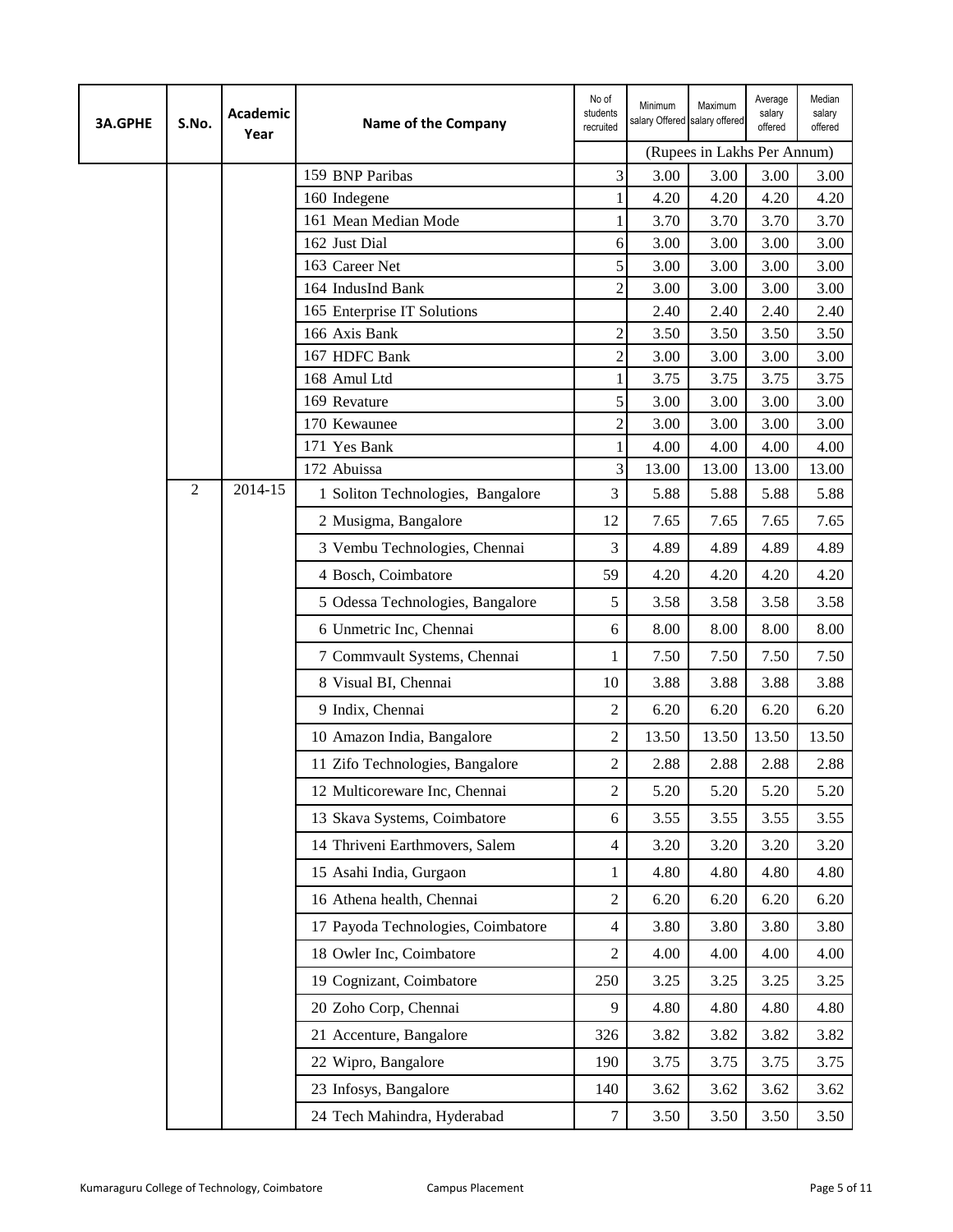| <b>3A.GPHE</b> | S.No. | Academic<br>Year | <b>Name of the Company</b>      | No of<br>students<br>recruited | Minimum<br>salary Offered salary offered | Maximum                     | Average<br>salary<br>offered | Median<br>salary<br>offered |
|----------------|-------|------------------|---------------------------------|--------------------------------|------------------------------------------|-----------------------------|------------------------------|-----------------------------|
|                |       |                  |                                 |                                |                                          | (Rupees in Lakhs Per Annum) |                              |                             |
|                |       | 2014-15          | 25 Oxylane Group, Chennai       | $\mathbf 1$                    | 3.80                                     | 3.80                        | 3.80                         | 3.80                        |
|                |       |                  | 26 AADTT India, Mumbai          | 1                              | 3.10                                     | 3.10                        | 3.10                         | 3.10                        |
|                |       |                  | 27 KNG Infratech, Chennai       | 3                              | 3.54                                     | 3.54                        | 3.54                         | 3.54                        |
|                |       |                  | 28 ELGI Equipments, Coimbatore  | $\overline{2}$                 | 4.50                                     | 4.50                        | 4.50                         | 4.50                        |
|                |       |                  | 29 Alcatel - Lucent, Bangalore  | $\overline{4}$                 | 6.80                                     | 6.80                        | 6.80                         | 6.80                        |
|                |       |                  | 30 Cares Renewables,            | $\overline{2}$                 | 3.10                                     | 3.10                        | 3.10                         | 3.10                        |
|                |       |                  | 31 Ford India, Chennai          | 7                              | 5.88                                     | 5.88                        | 5.88                         | 5.88                        |
|                |       |                  | 32 HP India, Bangalore          | 33                             | 4.20                                     | 4.20                        | 4.20                         | 4.20                        |
|                |       |                  | 33 L&T Infotech, Chennai        | 9                              | 3.80                                     | 3.80                        | 3.80                         | 3.80                        |
|                |       |                  | 34 MindTree, Bangalore          | 26                             | 3.80                                     | 3.80                        | 3.80                         | 3.80                        |
|                |       |                  | 35 Mphasis, Bangalore           | $\overline{2}$                 | 3.54                                     | 3.54                        | 3.54                         | 3.54                        |
|                |       |                  | 36 Citrisys Solutions, Chennai  | $\overline{2}$                 | 3.50                                     | 3.50                        | 3.50                         | 3.50                        |
|                |       |                  | 37 Infomindz, Malaysia          | 3                              | 6.90                                     | 6.90                        | 6.90                         | 6.90                        |
|                |       |                  | 38 Newgen Software, Bangalore   | 1                              | 3.50                                     | 3.50                        | 3.50                         | 3.50                        |
|                |       |                  | 39 Verizon India, Chennai       | $\overline{4}$                 | 5.20                                     | 5.20                        | 5.20                         | 5.20                        |
|                |       |                  | 40 Hidesign, Chennai            | 7                              | 2.89                                     | 2.89                        | 2.89                         | 2.89                        |
|                |       |                  | 41 Best Garments, Tirupur       | $\overline{2}$                 | 3.54                                     | 3.54                        | 3.54                         | 3.54                        |
|                |       |                  | 42 Aspire Systems, Chennai      | $\mathfrak{2}$                 | 3.31                                     | 3.31                        | 3.31                         | 3.31                        |
|                |       |                  | 43 Intimate Fashions, Chennai   | 3                              | 2.90                                     | 2.90                        | 2.90                         | 2.90                        |
|                |       |                  | 44 Jay Jay Mills, Tirupur       | $\tau$                         | 3.54                                     | 3.54                        | 3.54                         | 3.54                        |
|                |       |                  | 45 Cheslind, Hosur              | 4                              | 2.80                                     | 2.80                        | 2.80                         | 2.80                        |
|                |       |                  | 46 RSJ Inspection, Bangalore    | 3                              | 3.20                                     | 3.20                        | 3.20                         | 3.20                        |
|                |       |                  | 47 PEOL Technologies, Bangalore | 1                              | 3.25                                     | 3.25                        | 3.25                         | 3.25                        |
|                |       |                  | 48 CGVAK Software, Coimbatore   | $\mathbf 1$                    | 3.00                                     | 3.00                        | 3.00                         | 3.00                        |
|                |       |                  | 49 Ultramain, Coimbatore        | $\overline{2}$                 | 3.20                                     | 3.20                        | 3.20                         | 3.20                        |
|                |       |                  | 50 Fractal Analytics, Bangalore | 1                              | 7.50                                     | 7.50                        | 7.50                         | 7.50                        |
|                |       |                  | 51 Nazer Tanning, Chennai       | 1                              | 2.80                                     | 2.80                        | 2.80                         | 2.80                        |
|                |       |                  | 52 VERSE Innovation, Bangalore  | $\overline{c}$                 | 4.54                                     | 4.54                        | 4.54                         | 4.54                        |
|                |       |                  | 53 VWR Labs, Coimbatore         | 5                              | 2.75                                     | 2.75                        | 2.75                         | 2.75                        |
|                |       |                  | 54 Shahi Exports, Bangalore     | 1                              | 3.10                                     | 3.10                        | 3.10                         | 3.10                        |
|                |       |                  | 55 TTK Services, Bangalore      | 6                              | 5.50                                     | 5.50                        | 5.50                         | 5.50                        |
|                |       |                  | 56 Smartex, Tirupur             | 1                              | 3.54                                     | 3.54                        | 3.54                         | 3.54                        |
|                |       |                  | 57 SM Promoters, Coimbatore     | $\overline{2}$                 | 2.88                                     | 2.88                        | 2.88                         | 2.88                        |
|                |       |                  | 58 Jockey India, Bangalore      | $\overline{7}$                 | 3.50                                     | 3.50                        | 3.50                         | 3.50                        |
|                |       |                  | 59 Fruzyme, Palladam            | 1                              | 3.54                                     | 3.54                        | 3.54                         | 3.54                        |
|                |       |                  | 60 V-Marsh, Mumbai              | 3                              | 3.85                                     | 3.85                        | 3.85                         | 3.85                        |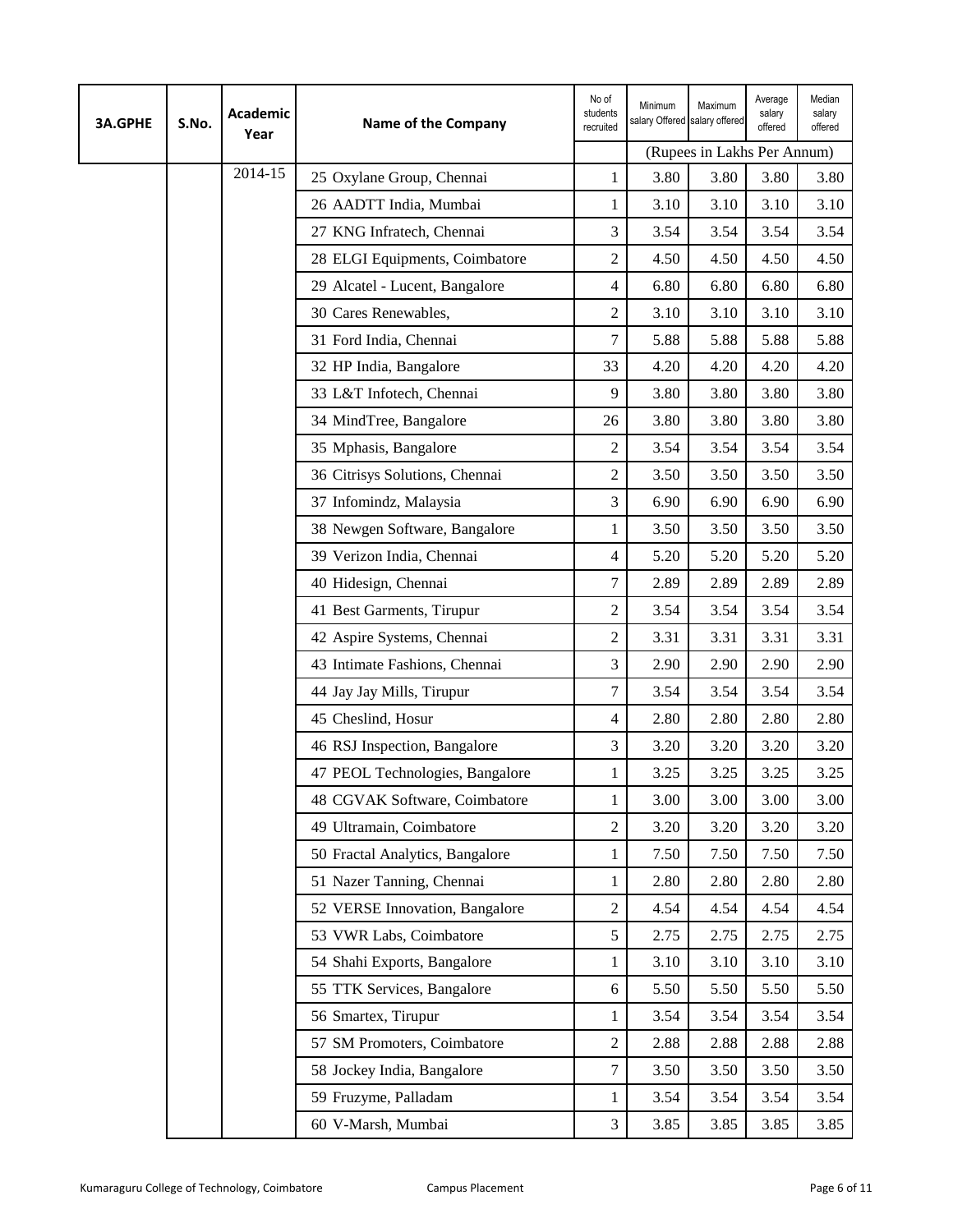| <b>3A.GPHE</b> | S.No. | Academic<br>Year | <b>Name of the Company</b>        | No of<br>students<br>recruited | Minimum<br>salary Offered salary offered | Maximum                     | Average<br>salary<br>offered | Median<br>salary<br>offered |
|----------------|-------|------------------|-----------------------------------|--------------------------------|------------------------------------------|-----------------------------|------------------------------|-----------------------------|
|                |       |                  |                                   |                                |                                          | (Rupees in Lakhs Per Annum) |                              |                             |
|                |       | 2014-15          | 61 Jay Kay Associates, Coimbatore | $\overline{2}$                 | 2.80                                     | 2.80                        | 2.80                         | 2.80                        |
|                |       |                  | 62 Vastra Textiles, Tirupur       | $\overline{2}$                 | 3.54                                     | 3.54                        | 3.54                         | 3.54                        |
|                |       |                  | 63 Isha Foundation, Coimbatore    | $\overline{c}$                 | 3.54                                     | 3.54                        | 3.54                         | 3.54                        |
|                |       |                  | 64 SCM Textiles, Avinashi         | $\overline{2}$                 | 3.54                                     | 3.54                        | 3.54                         | 3.54                        |
|                |       |                  | 65 ITEMA, Mumbai                  | $\overline{2}$                 | 3.50                                     | 3.50                        | 3.50                         | 3.50                        |
|                |       |                  | 66 Software AG, Bangalore         | 3                              | 4.80                                     | 4.80                        | 4.80                         | 4.80                        |
|                |       |                  | 67 Decathlon, Coimbatore          | 3                              | 3.85                                     | 3.85                        | 3.85                         | 3.85                        |
|                |       |                  | 68 Hinduja Technologies, Chennai  | 4                              | 3.88                                     | 3.88                        | 3.88                         | 3.88                        |
|                |       |                  | 69 Sanmar Group, Chennai          | 1                              | 3.57                                     | 3.57                        | 3.57                         | 3.57                        |
|                |       |                  | 70 Akamai, Bangalore              | 3                              | 8.70                                     | 8.70                        | 8.70                         | 8.70                        |
|                |       |                  | 71 Hexaware Systems, Chennai      | 1                              | 3.25                                     | 3.25                        | 3.25                         | 3.25                        |
|                |       |                  | 72 TNQ India, Chennai             | 3                              | 3.54                                     | 3.54                        | 3.54                         | 3.54                        |
|                |       |                  | 73 Unimech Systems, Chennai       | 6                              | 3.54                                     | 3.54                        | 3.54                         | 3.54                        |
|                |       |                  | 74 Vee Technologies, BGL          | 29                             | 3.54                                     | 3.54                        | 3.54                         | 3.54                        |
|                |       |                  | 75 Thyrocare, Bangalore           | $\overline{2}$                 | 3.54                                     | 3.54                        | 3.54                         | 3.54                        |
|                |       |                  | 76 Global Analytics, BGL          | $\overline{2}$                 | 11.00                                    | 11.00                       | 11.00                        | 11.00                       |
|                |       |                  | 77 Gokaldas Exports, BGL          | 3                              | 2.80                                     | 2.80                        | 2.80                         | 2.80                        |
|                |       |                  | 78 Torry Harris, Bangalore        | 6                              | 3.20                                     | 3.20                        | 3.20                         | 3.20                        |
|                |       |                  | 79 LGB, Coimbatore                | 3                              | 3.25                                     | 3.25                        | 3.25                         | 3.25                        |
|                |       |                  | 80 Senthil Constructions, CBE     | $\overline{c}$                 | 3.54                                     | 3.54                        | 3.54                         | 3.54                        |
|                |       |                  | 81 Abirami Constructions          | 1                              | 3.54                                     | 3.54                        | 3.54                         | 3.54                        |
|                |       |                  | 82 Coats India, Madurai           | 4                              | 3.54                                     | 3.54                        | 3.54                         | 3.54                        |
|                |       |                  | 83 Ihita Engineering, Chennai     | 1                              | 2.60                                     | 2.60                        | 2.60                         | 2.60                        |
|                |       |                  | 84 eLitmus, Bangalore             | $\mathbf 1$                    | 3.10                                     | 3.10                        | 3.10                         | 3.10                        |
|                |       |                  | 85 SAP Labs, Bangalore            | 5                              | 7.25                                     | 7.25                        | 7.25                         | 7.25                        |
|                |       |                  | 86 ACC Cements, CBE               | 1                              | 2.78                                     | 2.78                        | 2.78                         | 2.78                        |
|                |       |                  | 87 Loyal Textiles, Tirupur        | 1                              | 3.54                                     | 3.54                        | 3.54                         | 3.54                        |
|                |       |                  | 88 URC Constructions, Erode       | 1                              | 3.54                                     | 3.54                        | 3.54                         | 3.54                        |
|                |       |                  | 89 Nikita Constructions, CBE      | 1                              | 3.54                                     | 3.54                        | 3.54                         | 3.54                        |
|                |       |                  | 90 Intertek, Bangalore            | $\overline{4}$                 | 2.60                                     | 2.60                        | 2.60                         | 2.60                        |
|                |       |                  | 91 Delphi TVS, Chennai            | $\overline{4}$                 | 3.86                                     | 3.86                        | 3.86                         | 3.86                        |
|                |       |                  | 92 CADES UK, Coimbatore           | 1                              | 3.21                                     | 3.21                        | 3.21                         | 3.21                        |
|                |       |                  | 93 Vishnu Engineering, CBE        | 1                              | 3.54                                     | 3.54                        | 3.54                         | 3.54                        |
|                |       |                  | 94 Indus Towers, Chennai          | $\overline{2}$                 | 2.75                                     | 2.75                        | 2.75                         | 2.75                        |
|                |       |                  | 95 Control Union, Mumbai          | 4                              | 3.54                                     | 3.54                        | 3.54                         | 3.54                        |
|                |       |                  | 96 Cameron India, CBE             | 1                              | 3.88                                     | 3.88                        | 3.88                         | 3.88                        |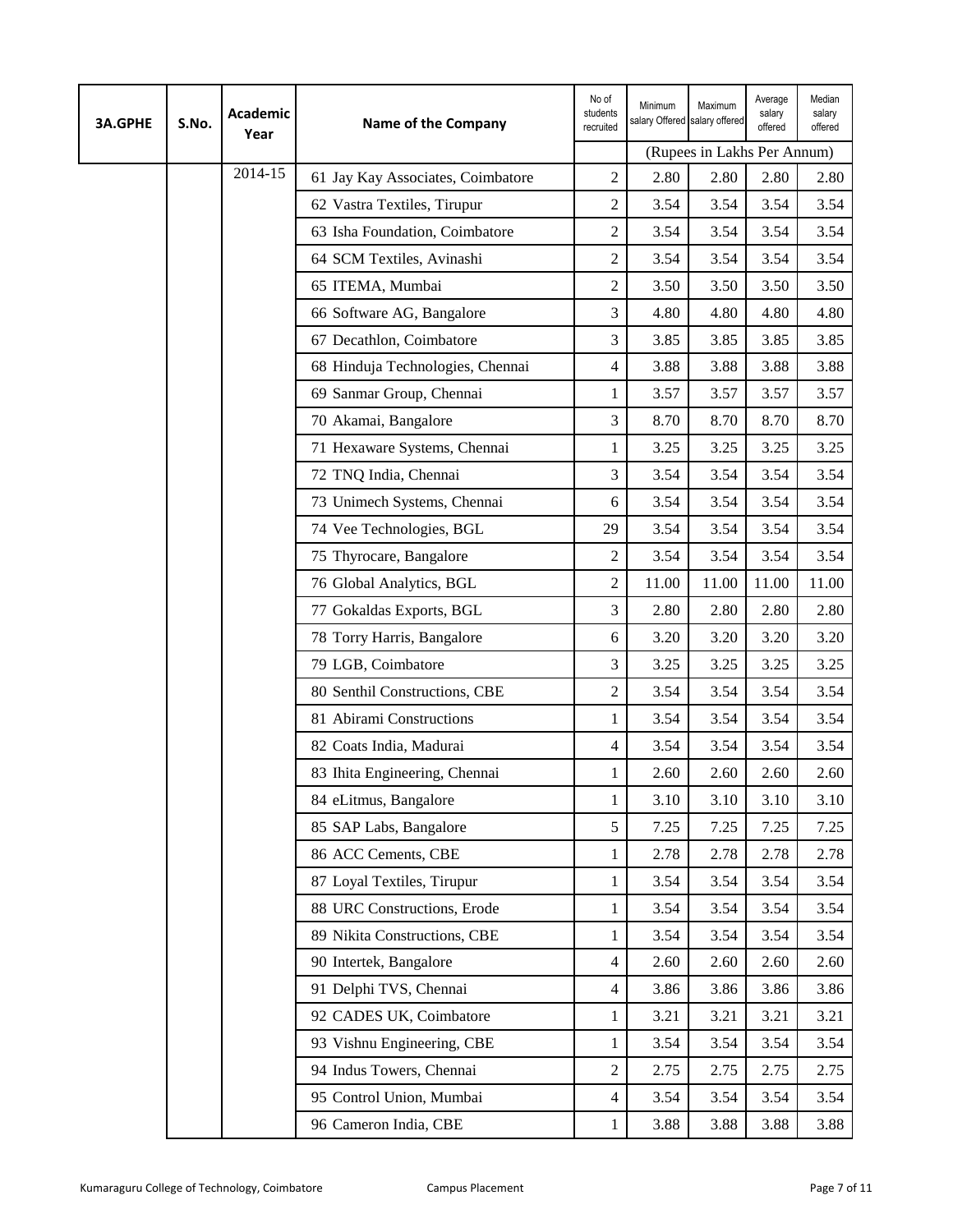| <b>3A.GPHE</b> | S.No. | <b>Academic</b><br>Year | <b>Name of the Company</b>  | No of<br>students<br>recruited | Minimum<br>salary Offered salary offered | Maximum                     | Average<br>salary<br>offered | Median<br>salary<br>offered |
|----------------|-------|-------------------------|-----------------------------|--------------------------------|------------------------------------------|-----------------------------|------------------------------|-----------------------------|
|                |       |                         |                             |                                |                                          | (Rupees in Lakhs Per Annum) |                              |                             |
|                |       | 2014-15                 | 97 Rufutech, Coimbatore     | 5                              | 3.25                                     | 3.25                        | 3.25                         | 3.25                        |
|                |       |                         | 98 LMW, Coimbatore          | 3                              | 3.45                                     | 3.45                        | 3.45                         | 3.45                        |
|                |       |                         | 99 Renault Nissan           | 3                              | 4.25                                     | 4.25                        | 4.25                         | 4.25                        |
|                |       |                         | 100 NS Instruments, Chennai | $\overline{4}$                 | 3.55                                     | 3.55                        | 3.55                         | 3.55                        |
|                |       |                         | 101 Wirecard, Chennai       | $\mathbf{1}$                   | 4.25                                     | 4.25                        | 4.25                         | 4.25                        |
|                |       |                         | 102 Classic Polo, Tirupur   | 15                             | 3.54                                     | 3.54                        | 3.54                         | 3.54                        |
|                |       |                         | 103 Turbo Energy, Chennai   | 1                              | 3.50                                     | 3.50                        | 3.50                         | 3.50                        |
|                |       |                         | 104 Indo-US MIM, Bangalore  | $\overline{c}$                 | 3.52                                     | 3.52                        | 3.52                         | 3.52                        |
|                |       |                         | 105 Classic Polo, Tirupur   | 18                             | 3.54                                     | 3.54                        | 3.54                         | 3.54                        |
|                |       |                         | 106 Robert Bosch, CBE       | $\overline{2}$                 | 4.20                                     | 4.20                        | 4.20                         | 4.20                        |
|                |       |                         | 107 MAPEL India, Chennai    | $\overline{2}$                 | 4.11                                     | 4.11                        | 4.11                         | 4.11                        |
|                |       |                         | 108 Solution Star, Chennai  | 5                              | 3.45                                     | 3.45                        | 3.45                         | 3.45                        |
|                |       |                         | 109 Ashok Leyland, Chennai  | $\overline{4}$                 | 6.25                                     | 6.25                        | 6.25                         | 6.25                        |
|                |       |                         | <b>110 FACE</b>             | 1                              | 3.60                                     | 3.60                        | 3.60                         | 3.60                        |
|                |       |                         | 111 BEROE                   | $\overline{c}$                 | 4.30                                     | 4.30                        | 4.30                         | 4.30                        |
|                |       |                         | 112 Redington               | 4                              | 3.50                                     | 3.50                        | 3.50                         | 3.50                        |
|                |       |                         | 113 TTK Services Pvt Ltd    | 8                              | 3.24                                     | 3.24                        | 3.24                         | 3.24                        |
|                |       |                         | 114 Mahindra Finance        | $\overline{c}$                 | 4.80                                     | 4.80                        | 4.80                         | 4.80                        |
|                |       |                         | 115 Next Education          | 5                              | 3.67                                     | 3.67                        | 3.67                         | 3.67                        |
|                |       |                         | 116 IDBI Fed Insurance      | 16                             | 3.00                                     | 3.00                        | 3.00                         | 3.00                        |
|                |       |                         | 117 Naukri.com              | $\overline{c}$                 | 4.90                                     | 4.90                        | 4.90                         | 4.90                        |
|                |       |                         | 118 ABT Foods               | 1                              | 2.50                                     | 2.50                        | 2.50                         | 2.50                        |
|                |       |                         | 119 GREedge                 | 5 <sup>1</sup>                 | 4.50                                     | 4.50                        | 4.50                         | 4.50                        |
|                |       |                         | 120 Berger Paints           | $\overline{4}$                 | 4.80                                     | 4.80                        | 4.80                         | 4.80                        |
|                |       |                         | 121 HDFC Bank               | 13                             | 2.10                                     | 2.10                        | 2.10                         | 2.10                        |
|                |       |                         | 122 Decathlon               |                                | 2.20                                     | 2.20                        | 2.20                         | 2.20                        |
|                |       |                         | 123 Rober Bosch             | $\sqrt{2}$                     | 4.50                                     | 4.50                        | 4.50                         | 4.50                        |
|                |       |                         | 124 Vodafone                | 1                              | 4.00                                     | 4.00                        | 4.00                         | 4.00                        |
|                |       |                         | 125 GREedge                 | $\overline{2}$                 | 5.00                                     | 5.00                        | 5.00                         | 5.00                        |
|                |       |                         | 126 CUB                     | 10                             | 3.24                                     | 3.24                        | 3.24                         | 3.24                        |
|                |       |                         | 127 BNP-Paribas             | 8                              | 2.88                                     | 2.88                        | 2.88                         | 2.88                        |
|                |       |                         | 128 Leo Group               | $\mathfrak{S}$                 | 2.40                                     | 2.40                        | 2.40                         | 2.40                        |
|                |       |                         | 129 NJ Invest India         | $\overline{c}$                 | 2.40                                     | 2.40                        | 2.40                         | 2.40                        |
|                |       |                         | 130 Tenny Jose Associates   | $\overline{c}$                 | 2.40                                     | 2.40                        | 2.40                         | 2.40                        |
|                |       |                         | 131 Equator Technologies    |                                | 1.80                                     | 1.80                        | 1.80                         | 1.80                        |
|                |       |                         | 132 BNP-Paribas 2           | $\sqrt{2}$                     | 2.70                                     | 2.70                        | 2.70                         | 2.70                        |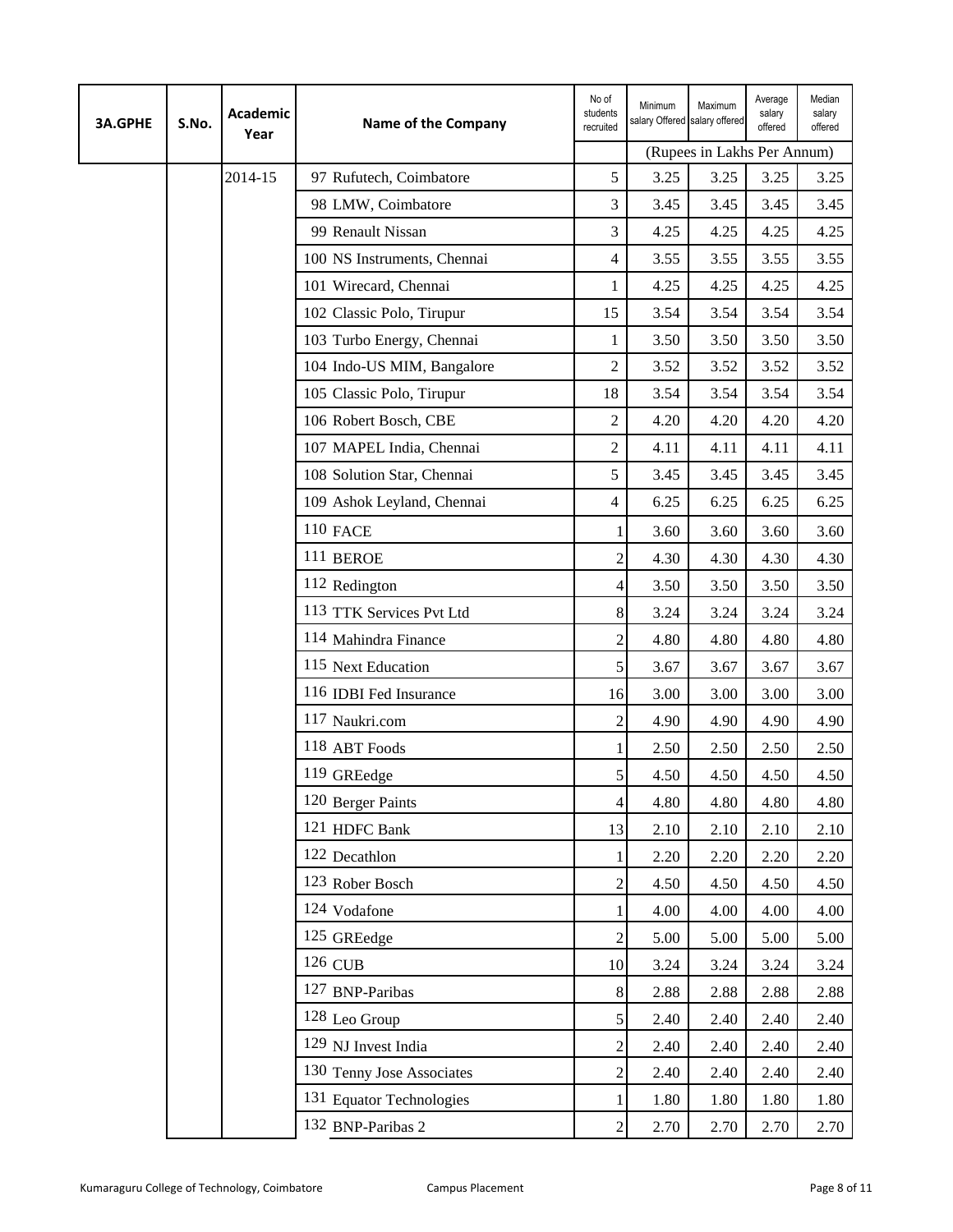| <b>3A.GPHE</b> | S.No. | <b>Academic</b><br>Year | <b>Name of the Company</b>                    | No of<br>students<br>recruited | Minimum<br>salary Offered salary offered | Maximum                     | Average<br>salary<br>offered | Median<br>salary<br>offered |
|----------------|-------|-------------------------|-----------------------------------------------|--------------------------------|------------------------------------------|-----------------------------|------------------------------|-----------------------------|
|                |       |                         |                                               |                                |                                          | (Rupees in Lakhs Per Annum) |                              |                             |
|                | 3     | 2013-14                 | 1 IBM India, Bangalore                        | $\overline{2}$                 | 3.80                                     | 3.80                        | 3.80                         | 3.80                        |
|                |       |                         | 2 Jockey, Bangalore                           | $\overline{c}$                 | 3.54                                     | 3.54                        | 3.54                         | 3.54                        |
|                |       |                         | 3 ELGI, Coimbatore                            | 1                              | 3.25                                     | 3.25                        | 3.25                         | 3.25                        |
|                |       |                         | 4 Oxylane, Chennai                            | 3                              | 4.56                                     | 4.56                        | 4.56                         | 4.56                        |
|                |       |                         | 5 Best Garments, Tirupur                      | $\overline{4}$                 | 3.54                                     | 3.54                        | 3.54                         | 3.54                        |
|                |       |                         | 6 Zoho Corp, Chennai                          | 3                              | 6.45                                     | 6.45                        | 6.45                         | 6.45                        |
|                |       |                         | 7 Carborundum Universal, Chennai              | $\overline{c}$                 | 3.85                                     | 3.85                        | 3.85                         | 3.85                        |
|                |       |                         | 8 Titan Industries, Bangalore                 | 1                              | 4.25                                     | 4.25                        | 4.25                         | 4.25                        |
|                |       |                         | 9 Mehala Machines                             | $\overline{c}$                 | 3.54                                     | 3.54                        | 3.54                         | 3.54                        |
|                |       |                         | 10 Soliton Tech, BGL                          | 1                              | 5.25                                     | 5.25                        | 5.25                         | 5.25                        |
|                |       |                         | 11 Trimble Tech, Chennai                      | 1                              | 5.00                                     | 5.00                        | 5.00                         | 5.00                        |
|                |       |                         | 12 L&T Infotech, Chennai                      | 15                             | 3.75                                     | 3.75                        | 3.75                         | 3.75                        |
|                |       |                         | 13 Sundaram Fastners, Chennai                 | 1                              | 4.10                                     | 4.10                        | 4.10                         | 4.10                        |
|                |       |                         | 14 Federal infotech, Coimbatore               | 1                              | 3.54                                     | 3.54                        | 3.54                         | 3.54                        |
|                |       |                         | 15 Dystar, Mumbai                             | $\overline{c}$                 | 2.75                                     | 2.75                        | 2.75                         | 2.75                        |
|                |       |                         | 16 Chalk Studio, Bangalore                    | $\overline{2}$                 | 4.10                                     | 4.10                        | 4.10                         | 4.10                        |
|                |       |                         | 17 HP India, Bangalore                        | 1                              | 3.82                                     | 3.82                        | 3.82                         | 3.82                        |
|                |       |                         | 18 Key Difference Media, Chennai              | 4                              | 3.54                                     | 3.54                        | 3.54                         | 3.54                        |
|                |       |                         | 19 Citrisys Solutions, Chennai                | 1                              | 3.50                                     | 3.50                        | 3.50                         | 3.50                        |
|                |       |                         | 20 Flutura Solutions, Bangalore               | 3                              | 3.80                                     | 3.80                        | 3.80                         | 3.80                        |
|                |       |                         | 21 Infomindz RnD, Malaysia                    | 3                              | 12.00                                    | 12.00                       | 12.00                        | 12.00                       |
|                |       |                         | 22 Mu-sigma, Bangalore                        | 9                              | 8.00                                     | 8.00                        | 8.00                         | 8.00                        |
|                |       |                         | 23 KG Denim                                   | $\overline{2}$                 | 3.54                                     | 3.54                        | 3.54                         | 3.54                        |
|                |       |                         | 24 IVTL Infoview, Chennai                     | 10                             | 3.20                                     | 3.20                        | 3.20                         | 3.20                        |
|                |       |                         | 25 SunTec Business Solutions,                 | 1                              | 3.30                                     | 3.30                        | 3.30                         | 3.30                        |
|                |       |                         | 26 Fruzyme, Palladam                          | 3                              | 3.54                                     | 3.54                        | 3.54                         | 3.54                        |
|                |       |                         | 27 KOMPSOS Media, Tirunelveli                 | $\,8\,$                        | 3.54                                     | 3.54                        | 3.54                         | 3.54                        |
|                |       |                         | 28 Larsen & Toubro Engg, Coimbatore           | 3                              | 3.54                                     | 3.54                        | 3.54                         | 3.54                        |
|                |       |                         | 29 Samsung R&D, Bangalore                     | $\blacksquare$                 | 7.84                                     | 7.84                        | 7.84                         | 7.84                        |
|                |       |                         | 30 Citrisys Solutions, Chennai                | $\overline{c}$                 | 3.02                                     | 3.02                        | 3.02                         | 3.02                        |
|                |       |                         | 31 Commvault, Hyderabad<br>32 Newgen, Chennai | 1<br>6                         | 8.40<br>3.88                             | 8.40<br>3.88                | 8.40<br>3.88                 | 8.40<br>3.88                |
|                |       |                         | 33 Decathlon, Chennai                         | $\sqrt{2}$                     | 3.80                                     | 3.80                        | 3.80                         | 3.80                        |
|                |       |                         | 34 Circor International, Coimbatore           | 3                              | 3.80                                     | 3.80                        | 3.80                         | 3.80                        |
|                |       |                         | 35 JP Research India, Coimbatore              | $\overline{c}$                 | 3.20                                     | 3.20                        | 3.20                         | 3.20                        |
|                |       |                         | 36 KG Denim, Coimbatore                       | $\overline{4}$                 | 3.54                                     | 3.54                        | 3.54                         | 3.54                        |
|                |       |                         | 37 TATA Digital Health, Bangalore             | 1                              | 8.20                                     | 8.20                        | 8.20                         | 8.20                        |
|                |       |                         | 38 Must Garments, Bangalore                   | $\overline{4}$                 | 5.90                                     | 5.90                        | 5.90                         | 5.90                        |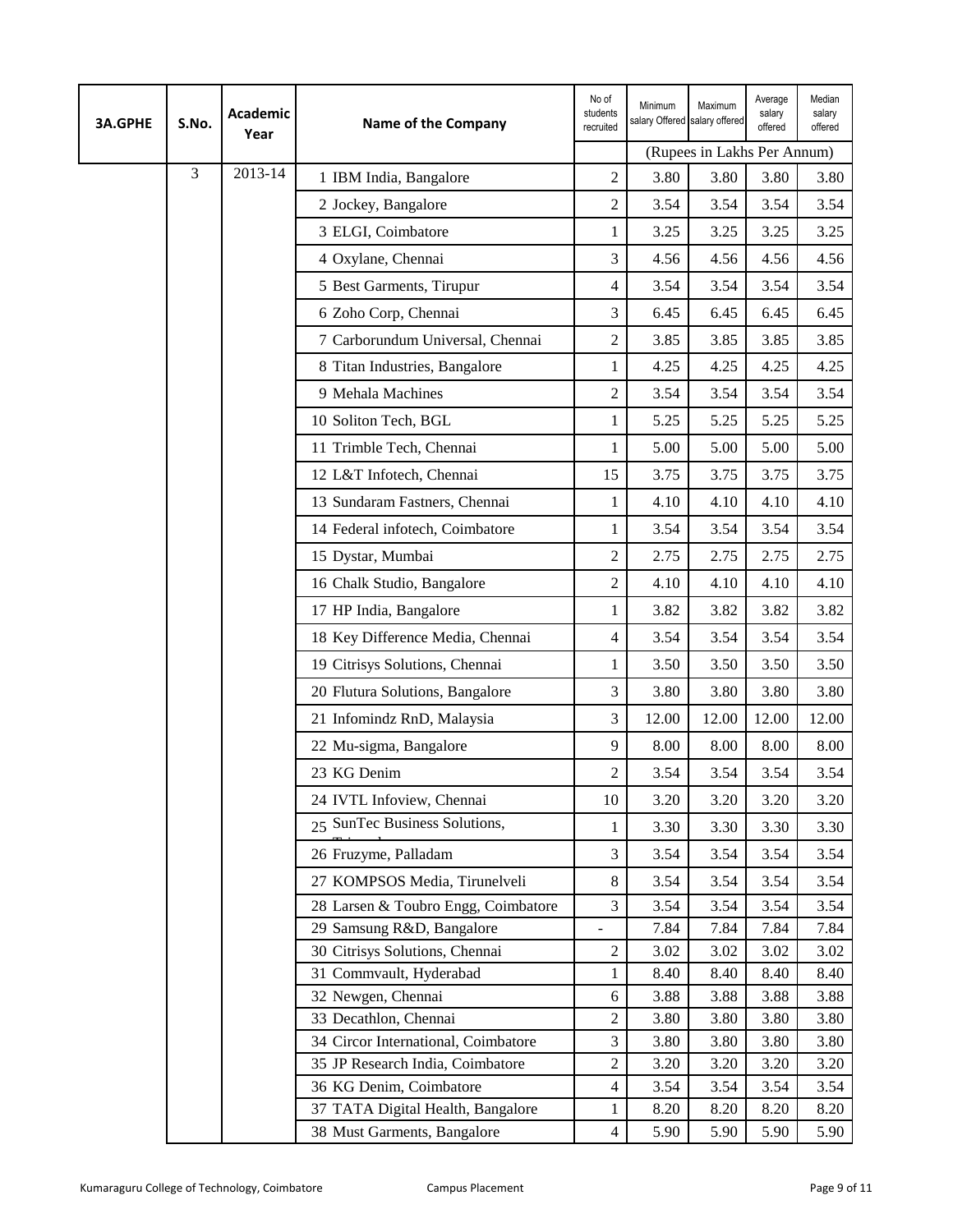| <b>3A.GPHE</b> | S.No. | <b>Academic</b><br>Year | Name of the Company                     | No of<br>students<br>recruited | Minimum<br>salary Offered salary offered | Maximum                     | Average<br>salary<br>offered | Median<br>salary<br>offered |
|----------------|-------|-------------------------|-----------------------------------------|--------------------------------|------------------------------------------|-----------------------------|------------------------------|-----------------------------|
|                |       |                         |                                         |                                |                                          | (Rupees in Lakhs Per Annum) |                              |                             |
|                |       | 2013-14                 | 39 NS Instruments, Chennai              | 3                              | 3.88                                     | 3.88                        | 3.88                         | 3.88                        |
|                |       |                         | 40 Intimate Fashions, Chennai           | 1                              | 3.54                                     | 3.54                        | 3.54                         | 3.54                        |
|                |       |                         | 41 Software AG, Bangalore               | $\overline{\phantom{0}}$       | 4.80                                     | 4.80                        | 4.80                         | 4.80                        |
|                |       |                         | 42 Samraj Constructions                 | 1                              | 3.20                                     | 3.20                        | 3.20                         | 3.20                        |
|                |       |                         | 43 Proscape LLC, Dubai                  | 5                              | 7.20                                     | 7.20                        | 7.20                         | 7.20                        |
|                |       |                         | 44 Carona Apparaels,                    | 3                              | 3.57                                     | 3.57                        | 3.57                         | 3.57                        |
|                |       |                         | 45 Powerup Cloud, coimbatore            | $\overline{2}$                 | 3.60                                     | 3.60                        | 3.60                         | 3.60                        |
|                |       |                         | 46 Cognizant, Coimbatore                | 199                            | 3.25                                     | 3.25                        | 3.25                         | 3.25                        |
|                |       |                         | 47 Robert Bosch, Bangalore              | 66                             | 3.85                                     | 3.85                        | 3.85                         | 3.85                        |
|                |       |                         | 48 SAP India, Bangalore                 | 1                              | 7.00                                     | 7.00                        | 7.00                         | 7.00                        |
|                |       |                         | 49 Coats India, Tirupur                 | 17                             | 3.57                                     | 3.57                        | 3.57                         | 3.57                        |
|                |       |                         | 50 The Elitists, Chennai                | $\overline{c}$                 | 4.70                                     | 4.70                        | 4.70                         | 4.70                        |
|                |       |                         | 51 CADD Technologies, CBE               | $\overline{c}$                 | 3.57                                     | 3.57                        | 3.57                         | 3.57                        |
|                |       |                         | 52 Greeno, Chennai                      | 4                              | 3.25                                     | 3.25                        | 3.25                         | 3.25                        |
|                |       |                         | 53 Advanced Clothing, Coimbatore        | $\overline{7}$                 | 3.57                                     | 3.57                        | 3.57                         | 3.57                        |
|                |       |                         | 54 Jay Jay Mills, Avinashi              | 6                              | 3.57                                     | 3.57                        | 3.57                         | 3.57                        |
|                |       |                         | 55 Visual BI Solutions, CHN             | 7                              | 3.25                                     | 3.25                        | 3.25                         | 3.25                        |
|                |       |                         | 56 Vembu Technologies, Chennai          | 1                              | 4.20                                     | 4.20                        | 4.20                         | 4.20                        |
|                |       |                         | 57 e-Con Systems, Chennai               | 5                              | 3.40                                     | 3.40                        | 3.40                         | 3.40                        |
|                |       |                         | 58 Global Edge Software, Chennai        | 1                              | 3.02                                     | 3.02                        | 3.02                         | 3.02                        |
|                |       |                         | 59 Gokaldas Exports, BGL                | 4                              | 3.57                                     | 3.57                        | 3.57                         | 3.57                        |
|                |       |                         | 60 Wipro, Bangalore                     | 116                            | 3.20                                     | 3.20                        | 3.20                         | 3.20                        |
|                |       |                         | 61 Kaspon Tech works Pvt. Ltd., chennai | -                              | 3.57                                     | 3.57                        | 3.57                         | 3.57                        |
|                |       |                         | 62 Mark Acquistics, coimbatore          | $\overline{\phantom{a}}$       | 3.57                                     | 3.57                        | 3.57                         | 3.57                        |
|                |       |                         | 63 Veryx Technologies, Chennai          | 1                              | 4.25                                     | 4.25                        | 4.25                         | 4.25                        |
|                |       |                         | 64 Coats India, Madurai                 | $\mathfrak{2}$                 | 2.80                                     | 2.80                        | 2.80                         | 2.80                        |
|                |       |                         | 65 Skava Systems, CBE                   | $\overline{c}$                 | 3.50                                     | 3.50                        | 3.50                         | 3.50                        |
|                |       |                         | 66 Accenture India, BGL                 | 107                            | 3.80                                     | 3.80                        | 3.80                         | 3.80                        |
|                |       |                         | 67 Athena Technologies, Chennai         | 2                              | 3.20                                     | 3.20                        | 3.20                         | 3.20                        |
|                |       |                         | 68 Multicoreware, Chennai               | 4                              | 3.60                                     | 3.60                        | 3.60                         | 3.60                        |
|                |       |                         | 69 Asahi Glass, Gurgaon                 | $\qquad \qquad \blacksquare$   | 3.80                                     | 3.80                        | 3.80                         | 3.80                        |
|                |       |                         | 70 Infosys, Bangalore                   | 123                            | 3.54                                     | 3.54                        | 3.54                         | 3.54                        |
|                |       |                         | 71 Zifo Technologies, Chennai           | 1                              | 3.00                                     | 3.00                        | 3.00                         | 3.00                        |
|                |       |                         | 72 Seshayee Paper Boards (SPB), Erode   | 2                              | 3.20                                     | 3.20                        | 3.20                         | 3.20                        |
|                |       |                         | 73 Marico India, Chennai                | 1                              | 3.55                                     | 3.55                        | 3.55                         | 3.55                        |
|                |       |                         | 74 Saipem India, Chennai                | 2                              | 3.71                                     | 3.71                        | 3.71                         | 3.71                        |
|                |       |                         | 75 CGVAK, Coimbatore                    | 5                              | 2.80                                     | 2.80                        | 2.80                         | 2.80                        |
|                |       |                         | 76 Aspire Systems, Chennai              | 3                              | 3.25                                     | 3.25                        | 3.25                         | 3.25                        |
|                |       |                         | 77 Pricol, Coimbatore                   | $\sqrt{2}$                     | 3.80                                     | 3.80                        | 3.80                         | 3.80                        |
|                |       |                         | 78 VWR International, CBE               | 6                              | 3.20                                     | 3.20                        | 3.20                         | 3.20                        |
|                |       |                         | 79 Muratec Machinery, Coimbatore        | $\qquad \qquad \blacksquare$   | 3.20                                     | 3.20                        | 3.20                         | 3.20                        |
|                |       |                         | 80 CEBACA, Coimbatore                   | 5                              | 3.57                                     | 3.57                        | 3.57                         | 3.57                        |